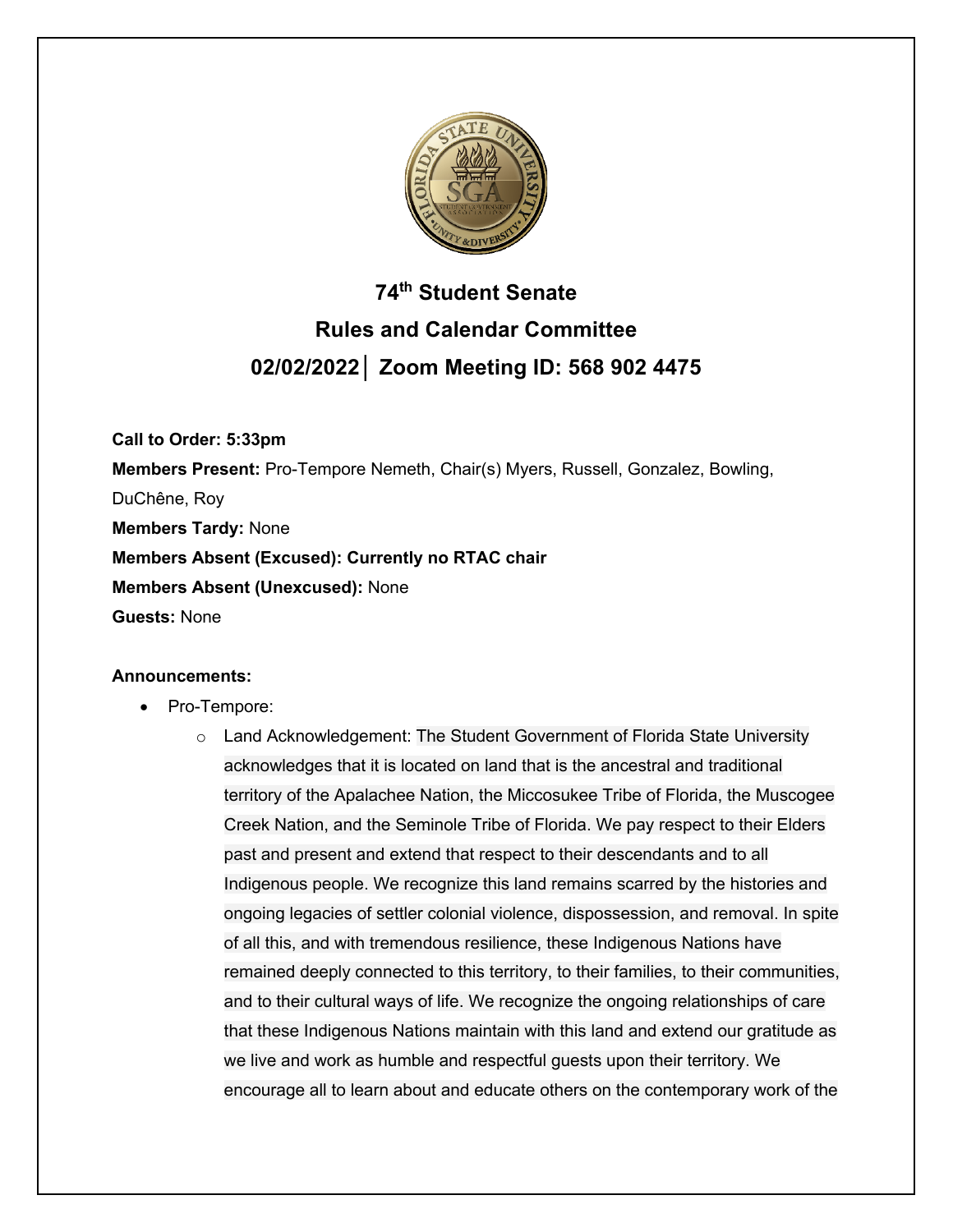Indigenous Nations whose land we are on and to endeavor to support Indigenous sovereignty in all the ways that we can.

- Judiciary: Met 2/1 and passed Bill 3 unamended, Bill 7 with amendments; both will be heard on the floor this evening
- Internal Affairs: Met 1/31. Historian candidate passed unanimously; Resolution 6 passed unanimously with no amendments that affected the bill text – only adding names.
- Budget: Met 2/1 at 5:00pm and passed Bill 5 and 6. Bill 6 is sponsored by the entirety of the Budget committee, but is still in Judiciary, so only Bill 5 will be hitting the floor tonight
- Finance: Met 2/1 and passed Bills 3, 7, 8, and CR  $7 -$  all will be heard on the floor tonight
- Student Life: Passed Bill 8 last Thursday 1/27
- PAC: Met on Monday for 2.5 hours and funded several organizations in the amount of \$9,000
- RTAC: no chair currently

## **Committee Business:**

- Rodney Wells  $-74<sup>th</sup>$  Student Senate, Undergraduate Studies Seat 2
- Max Blumenfeld  $-74<sup>th</sup>$  Student Senate, Undergraduate Studies Seat 20
- Erick Rivers  $74<sup>th</sup>$  Student Senate, Arts and Sciences Seat 8

## **Old Business:**

• None

## **New Business:**

- Rodney Wells  $74<sup>th</sup>$  Student Senate, Undergraduate Studies Seat 2
	- o Opening Statement: First year political science student from Jacksonville, beyond thankful to be here. Beyond SGA, I am political action chair for NAACP, Vice President of Annual Giving for the Student Foundation. Always looking for new ways to benefit the University and have been in contact with Senators. Once, again, thank you. *(Yields with 4 minutes remaining)*
	- o Technical Non-Debatable Questions:
		- § Gonzalez: Are you financially certified?
		- § Response: Yes.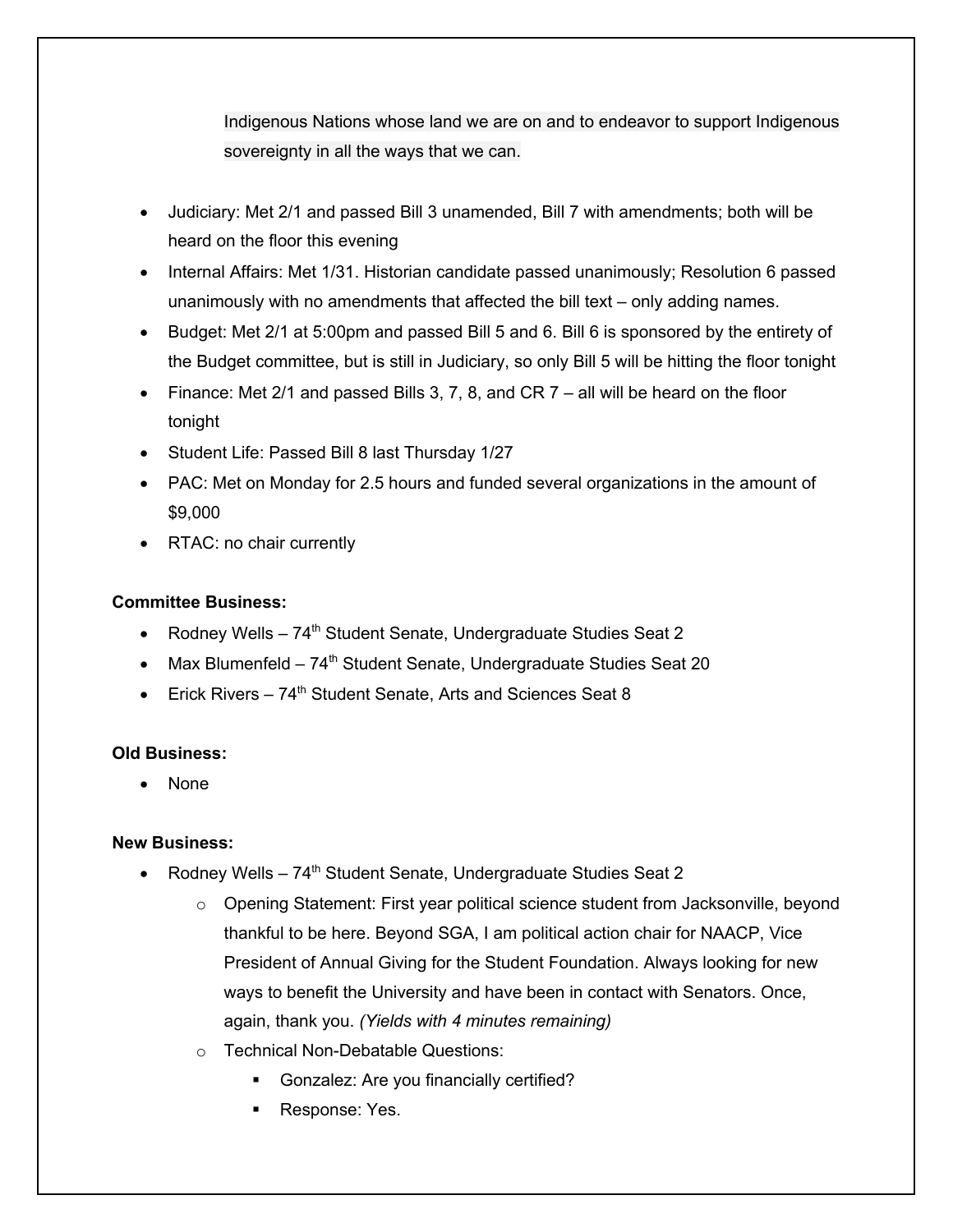- § Gonzalez: Have you completed any DEI trainings like Greendot, Allies & Safe Zones, or NCBI?
- Response: No.
- o General Questions:
	- § Gonzalez: Can you describe the duties of a Senator?
	- § Response: Legislative body that approves the budget, passes resolutions, and represents our individual colleges
	- § Gonzalez: Out of the committees, which most interests you?
	- § Response: Budget
	- § Myers: Can you tell us about any previous financial experience?
	- § Response: Started a non-profit to increase civic engagement among students; had to learn a lot about finances, budgeting, and more in that space; willing to learn more
	- § Gonzalez: Do you know what the overall amount of the Budget is for the next school year?
	- Response: I did get a chance to sit in on your Budget meeting. A little over 13 million dollars?
	- § Gonzalez: 14.6 but close enough; What type of legislation do you want to make happen in the Senate? Do you have any ideas?
	- Response: I've begun to have those conversations with current Senators, but increasing civic engagement in the student body, as we are in an election year, is very important to me. Beyond that, I just want to hear the concerns and needs of my constituents.
	- § Gonzalez: \*asks for clarification\*
	- Response: To clarify, specifically increasing voter registration and turnout. I want to explore how we can be proactive as an SGA to make that happen and to increase civic engagement.
	- § Gonzalez: How would you go about that, as the Senate tries to be as apolitical as possible? How would you specifically pursue that goal in the Senate?
	- § Response: Although I legislate within the body, I also have a responsibility to use my platform as a Senator to work with administrators. For example, some institutions offer excused absences on voting days –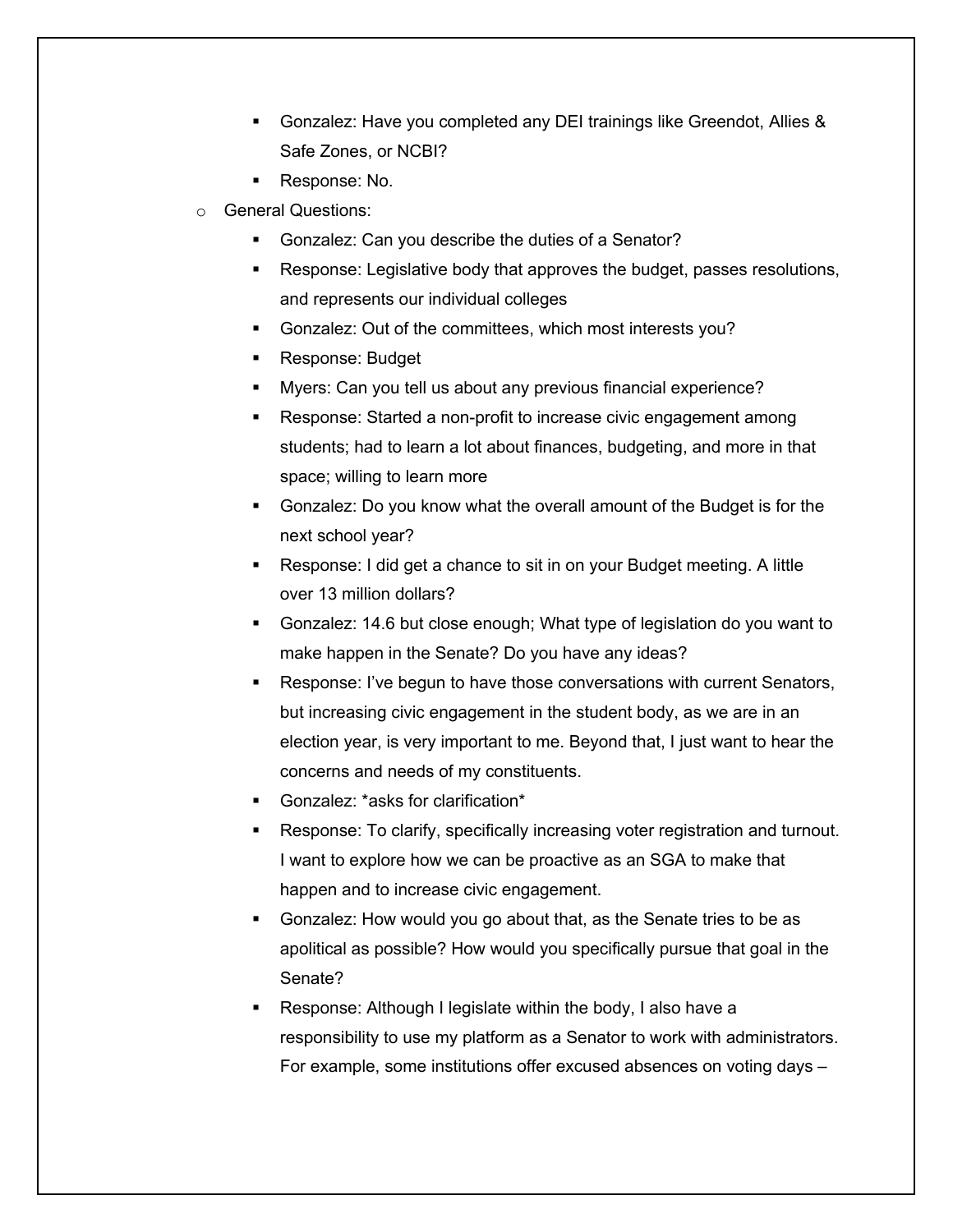that is an area I could use my platform to work with administration on; of course, there is potential for resolutions in that space as well.

- § Gonzalez: Seeing as Undergraduate Studies has the largest constituent bloc in the University, how will you properly represent that group of students?
- § Response: Being proactive. As a leader, I must engage with the spaces where our students already are: having an open email policy, engaging in residence halls, etc.
- § **Gonzales moves to enter round-table discussion; Russell seconds**
- $\circ$  Closing: Overall, thank you; this is not an easy job and I understand that. I hope that I can use the experience that I have to contribute to this body and thank you again.
- o Roundtable:
	- § Gonzalez: I remember being in Rules with Linsky and he would always say that he is always for a candidate unless they give him a reason not to be; I'm pleased that this candidate seems to know what the Senate does.
	- § Bowling: I appreciate the candidate's eagerness to work with his constituents; I look forward to voting yes
	- § Roy: Few times has there been a candidate that I'm already aware of because of how active and involved they already are on campus and in the community; this candidate is one of those people; I think they would put in the work to be a good Senator, and I will be voting yes.
	- § **Myers moves to end round-table discussion/call question, Gonzalez seconds**

o Vote:

- § Yes: 6 [Myers, Russell, Gonzalez, Bowling, DuChêne, Roy]
- $N<sub>0</sub>$ : 0
- § Abstain: 0
- § **RESULT: CANDIDATE DOES PASS**
- Max Blumenfeld  $74<sup>th</sup>$  Student Senate, Undergraduate Studies Seat 20
	- $\circ$  Opening Statement: Good evening and thank you. I'm a freshman at FSU studying economics; I'm very excited to be here so thank you. Although this is my first year, I have previous experience working in numerous leadership positions –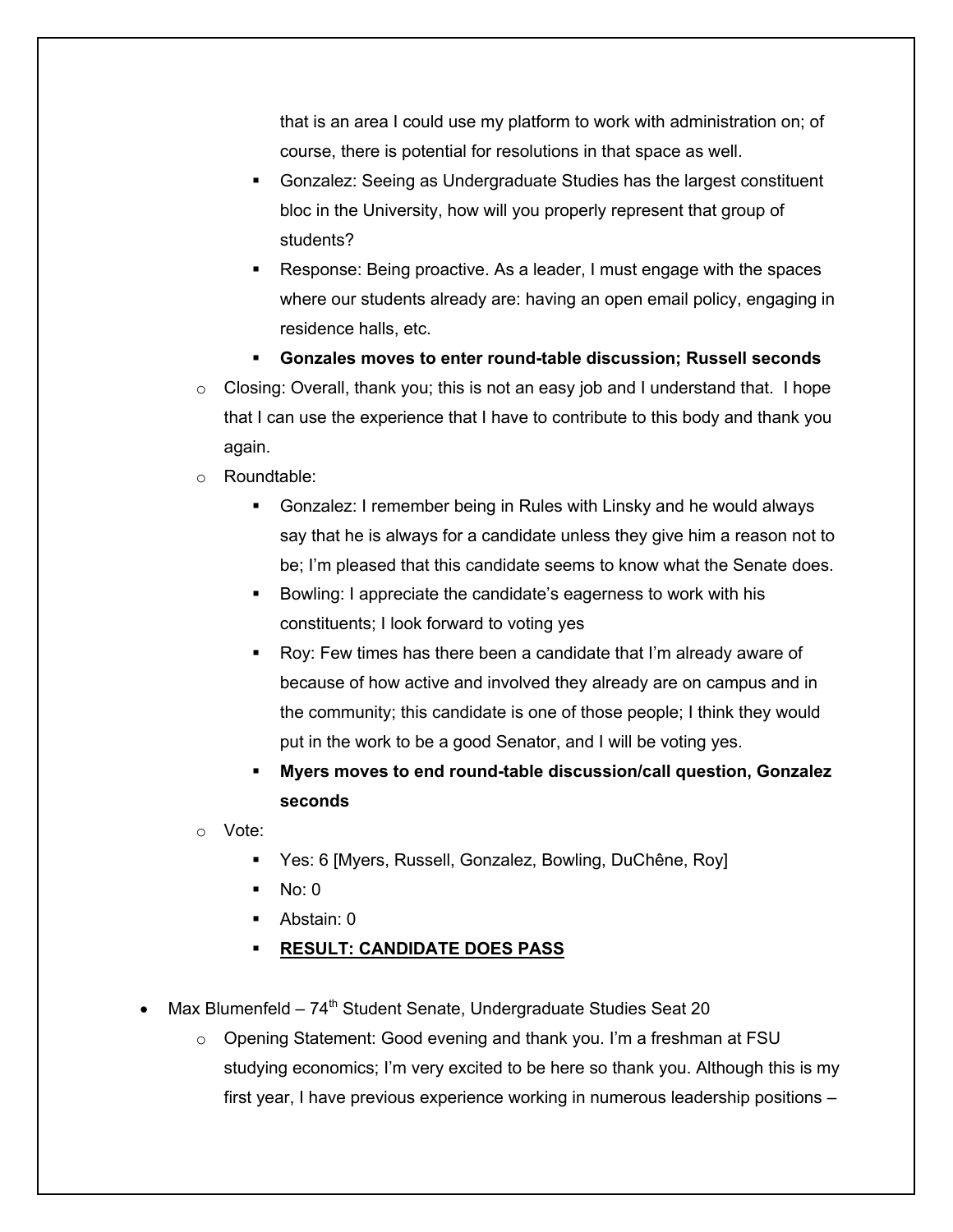top of JROTC and #1 ranked officer in high school, president of chess club and high school SGA; wide experience; learned how to work with a diverse set of people. Born in Germany and travelled extensively in Europe; appreciation for language and culture – I believe that will be a strength in SGA. I have a certain ambition and desire to give back to FSU in any way that I can. I feel FSU's SGA is a great place to start. I see myself using SGA as an opportunity to grow as a person over the next few years, as well as to help others. I hope I can bring my enthusiasm to better and contribute to this body. *(Yields with 2:23 remaining)*

- o Technical Non-Debatable Questions:
	- § Gonzalez: Are you financially certified?
	- § Response: No.
	- § Gonzalez: Have you completed any DEI trainings like Greendot, Allies & Safe Zones, or NCBI?
	- § Response: No.
- o General Questions:
	- § Gonzalez: Can you describe the duties of a Senator?
	- Response: Accurately represent the wills of constituents in a fair and equal manner.
	- § Gonzalez: Are you familiar with our Senate committees, and if so, which one would you like to join?
	- § Response: I am not.
	- Russell: Is there any legislation you look forward to working on and advocating for for your constituents?
	- Response: Not at this time, but I'm excited to learn.
	- § Roy: Do you have any weekly conflicts specifically on Monday's and Tuesday's, when many of our committee's meet?
	- § Response: No.
	- § Bowling: Do you have any long-standing goals for your time in Senate?
	- Response: I want to bring some enthusiasm and motivation to the Senate; try to cooperate with others to achieve common objectives.
	- § Gonzalez: Looking at your application, you did not specify any specific areas or projects that specifically impact the Student Body that you are passionate about. Do you have any?
	- § Response: Not at this time.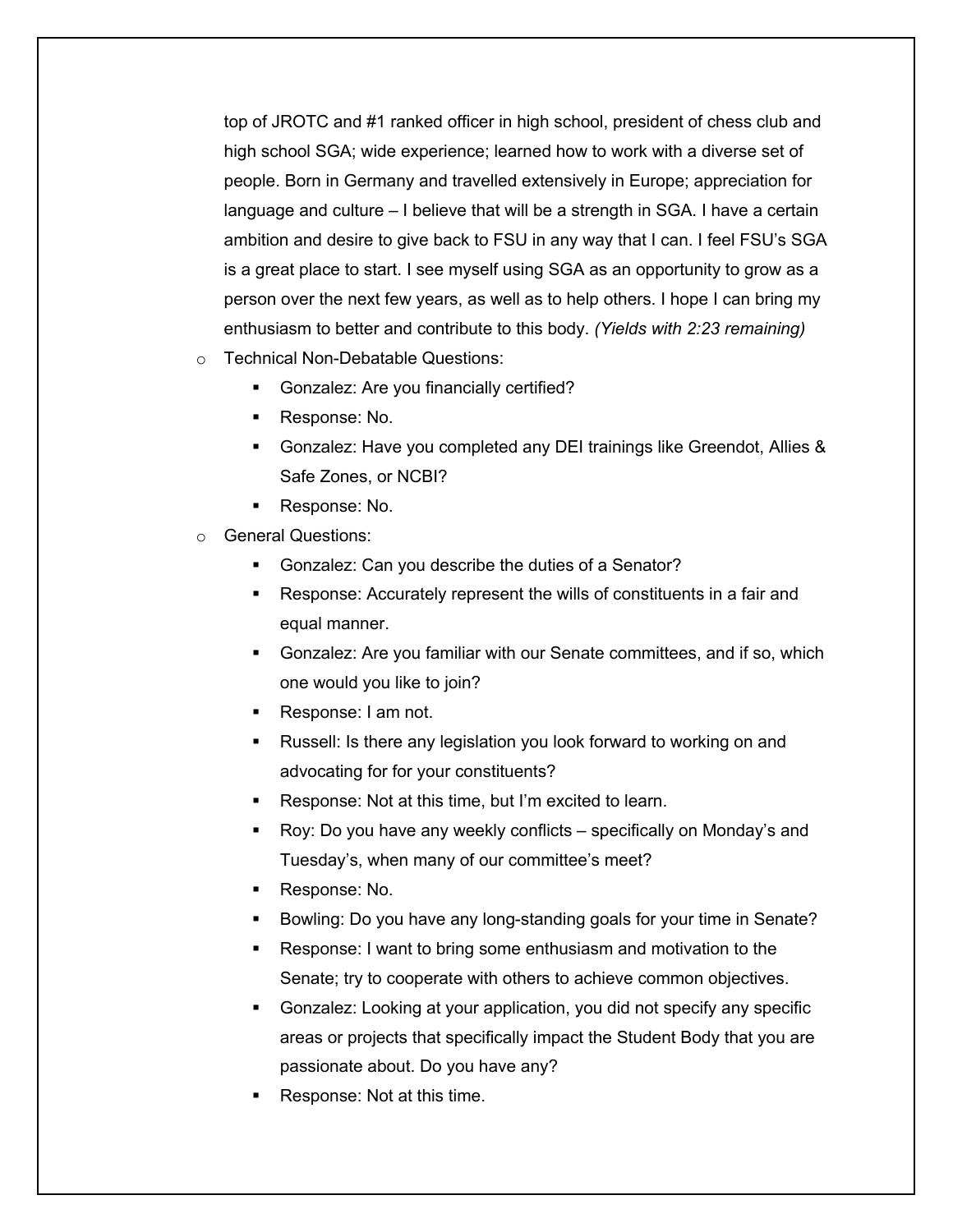- § Russell: What led you to apply to Senate over any other SGA entity?
- § Response: It's my understanding that the office of Senator is a temporary position, so I wanted to use it to get my foot in the door and meet new people; using it as a gateway for the future.
- § Myers: What is the time commitment you're willing to give to the Senate in hours?
- Response: Whatever is required.
- Bowling: You talked about being a team player. Can you elaborate on times when you had to work with others and how that worked out?
- Response: In JROTC, I had to plan our military ball and various other events; it required a lot of teamwork and out of the box thinking; it was hard, but I learned a lot. Example: Planning field days required cooperation across departments to get the mission accomplished
- § Gonzalez: How did you hear about this position?
- Response: Wanted to get involved earlier, but it was too late last semester; went on the website this semester.
- § **Gonzalez moves to enter round-table discussion; Russell seconds**
- o Closing: Thank you all again for this opportunity. I'm looking forward to providing motivation and enthusiasm to improve my character and also to help those around me better themselves and to better SGA overall – I can't wait to work together to achieve our mission, including safety *[sic]*.
- o Roundtable:
	- § Myers: I would like to start by saying that I'm worried about some remarks that implied the office of Senator is an entry-level position; not comfortable putting someone in a position who just wants to advance to higher positions.
	- § Gonzalez: I don't think the candidate knows enough about the position or role or our body. The application is lackluster. The candidate does not answer most of the application questions. I'm having a hard time accepting that this is something they are super passionate about, as they say, when the effort is not there in the application or in their responses.
	- § Bowling: The candidate offered no potential issue or solution that they are passionate about tackling. I would like members of Senate to be in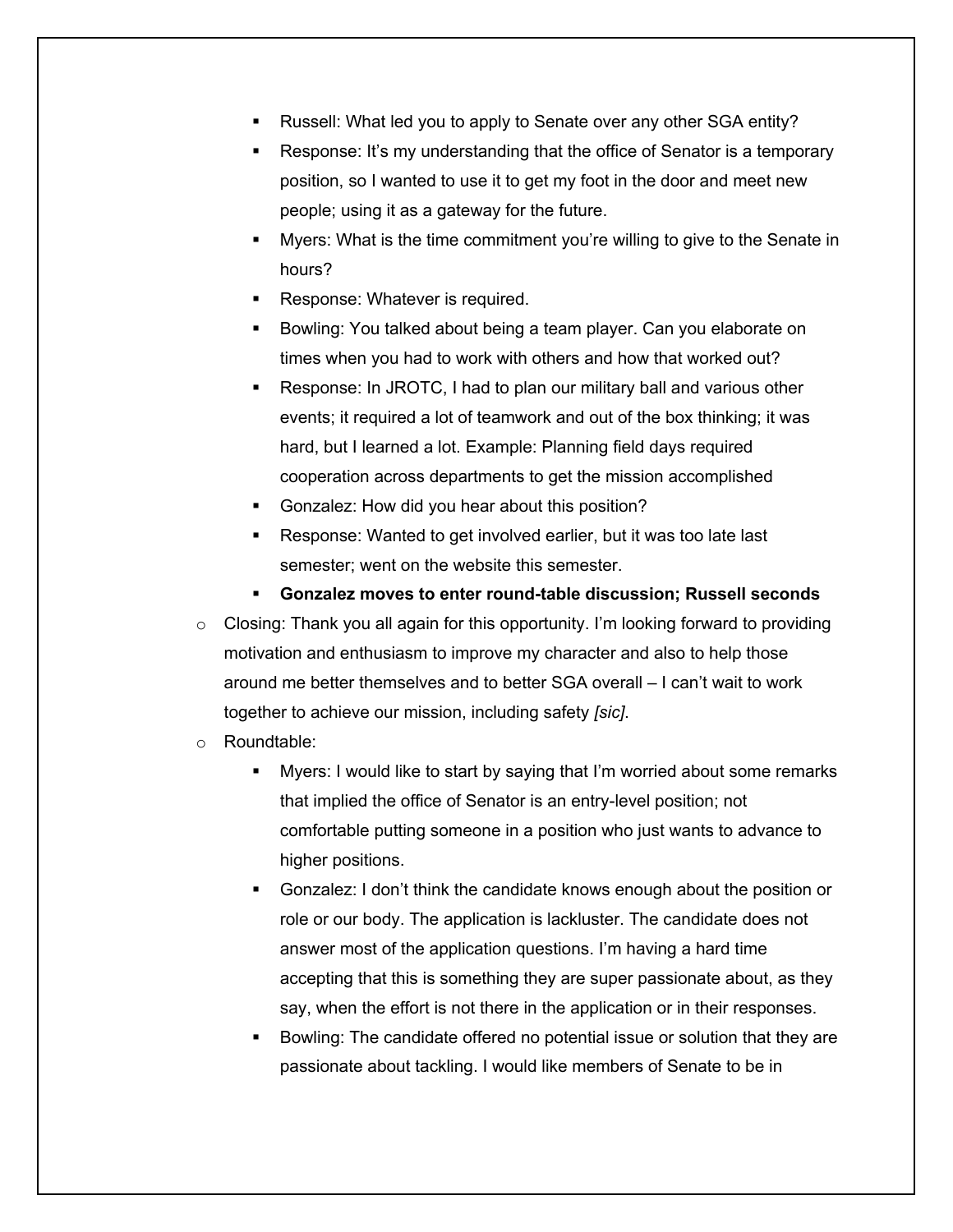Senate *to be* in Senate, not to "get one's foot in the door." The constituents seem secondary to the candidate's personal ambitions.

§ **Gonzalez moves to end round-table discussion; Russell seconds**

o Vote:

- $\blacksquare$  Yes: 0
- § No: 6 [Myers, Russell, Gonzalez, Bowling, DuChêne, Roy]
- Abstain: 0
- § **RESULT: CANDIDATE DOES NOT PASS**
- Erick Rivers  $74<sup>th</sup>$  Student Senate, Arts and Sciences Seat 8
	- $\circ$  Opening Statement: Currently a junior majoring in Creative Writing and Art History – so in College of Fine Arts and the College of Arts & Sciences. Currently involved in SGA as a member-at-large in the Junior Class Council who works in outreach; wanted to run for Senate last semester but needed to get acclimated. Now that I'm acclimated, I would like to work for my constituents to get more professional opportunities so that they leave this University prepared. (*Yields with 3:44 for their closing)*
	- o Technical Non-Debatable Questions:
		- § Gonzalez: Are you financially certified?
		- § Response: No.
		- § Gonzalez: Have you completed any DEI trainings like Greendot, Allies & Safe Zones, or NCBI?
		- Response: No.
	- o General Questions:
		- § Gonzalez: Can you describe the duties and responsibilities of a Senator?
		- Response: Passing bills and resolutions that better the student body. For example, more tutoring or improving the parking situation on campus. I also know that senators are active in committees – there's Rules, there's Budget, there's Finance, Student Affairs (sic), and there's Judiciary. They allocate A&S fees to agencies and bureaus.
		- § **Myers moves to enter round-table discussion; Russell seconds**
	- $\circ$  Closing: Like I said earlier, I know that I would only be in Senate temporarily, but I want to use that time fully to help improve Student Life for students like me. As a black, gay person, I know there is much to work on for students, especially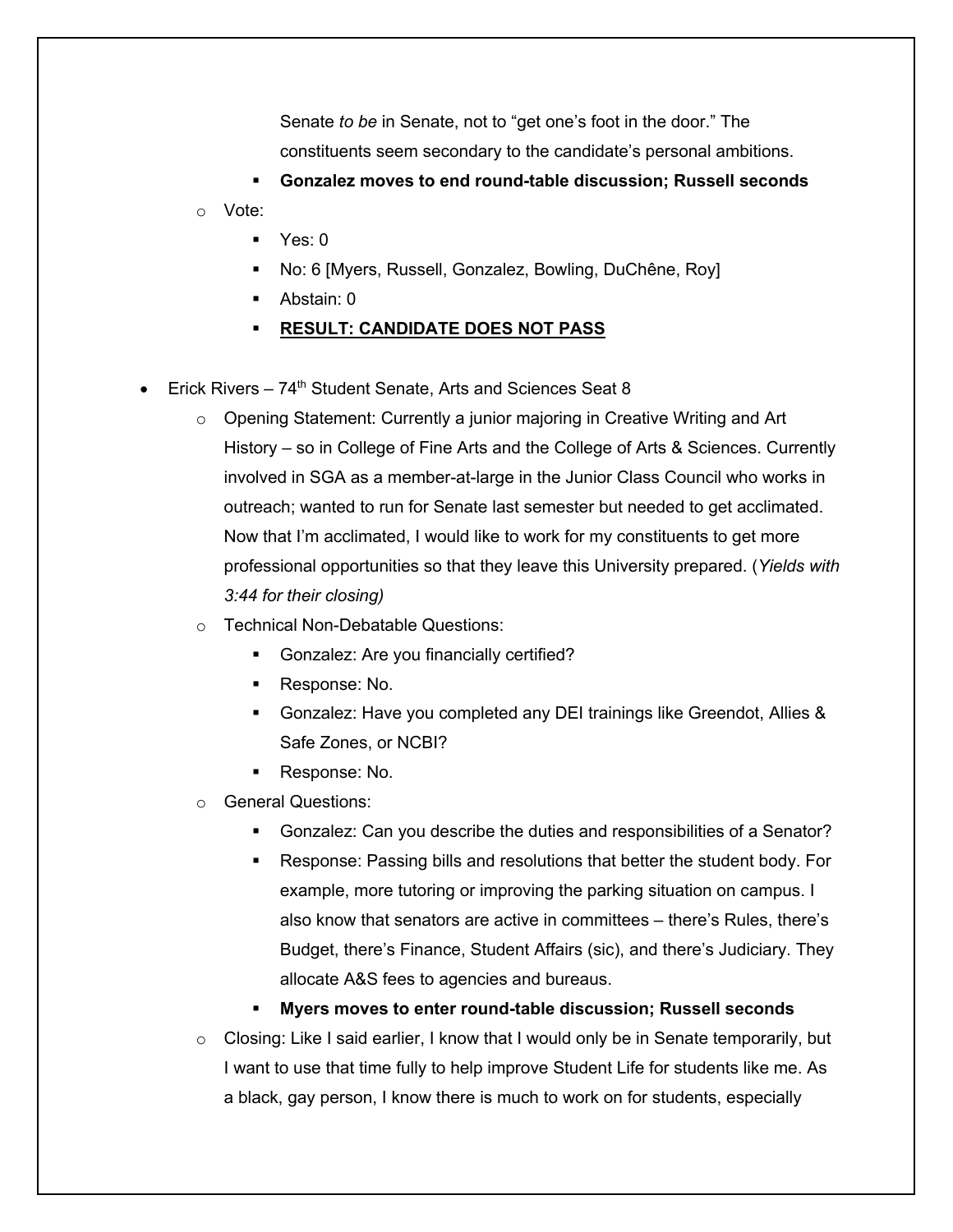being at a PWI. Reiterates additional Student Life issues like parking issues. I know the good work that some of the Senators here have done and I look forward to being a part of that, even if my time is limited.

- o Roundtable:
	- § DuChêne: he clearly wants to be on Student Life Committee!
	- § Gonzalez: I don't know about that! He was schooling us on Senate! This candidate is beyond prepared; he described the committees
	- § Russell: I love this candidate's energy and responses; I will be voting yes
	- § Bowling: He started listing facts; that was impressive; he's clearly knowledgeable and I Iook forward to voting yes
	- § **Gonzalez moves to end round-table discussion; Myers seconds**

o Vote:

- Yes: 6 [Myers, Russell, Gonzalez, Bowling, DuChêne, Roy]
- § No: 0
- § Abstain: 0
- § **RESULT: CANDIDATE DOES PASS**

#### **Unfinished Business:**

• None

### **Closing Announcements:**

- Nemeth:
	- $\circ$  Our Google Driver folder is up! Please check it before our weekly meetings to see what legislation and candidates we'll be hearing. I did restrict access, so please go request access as soon as we adjourn so I can approve you all. I also created a contact sheet, so if you feel comfortable, go ahead and add your student email and phone number so we can have all of our contact information in one place.
	- $\circ$  As I sent in our GroupMe, we will be rotating taking minutes each week. I took them last week, and although it was quick, I will not be doing that again unless it's an emergency. We are starting with Student Life, so PAC Chair Roy will be taking them next meeting, then our new RTAC Chair, then back to the top of the list. Please touch them up after each meeting, send them to my email within 24 hours so I can approve them, and I will send them to Ben Young.